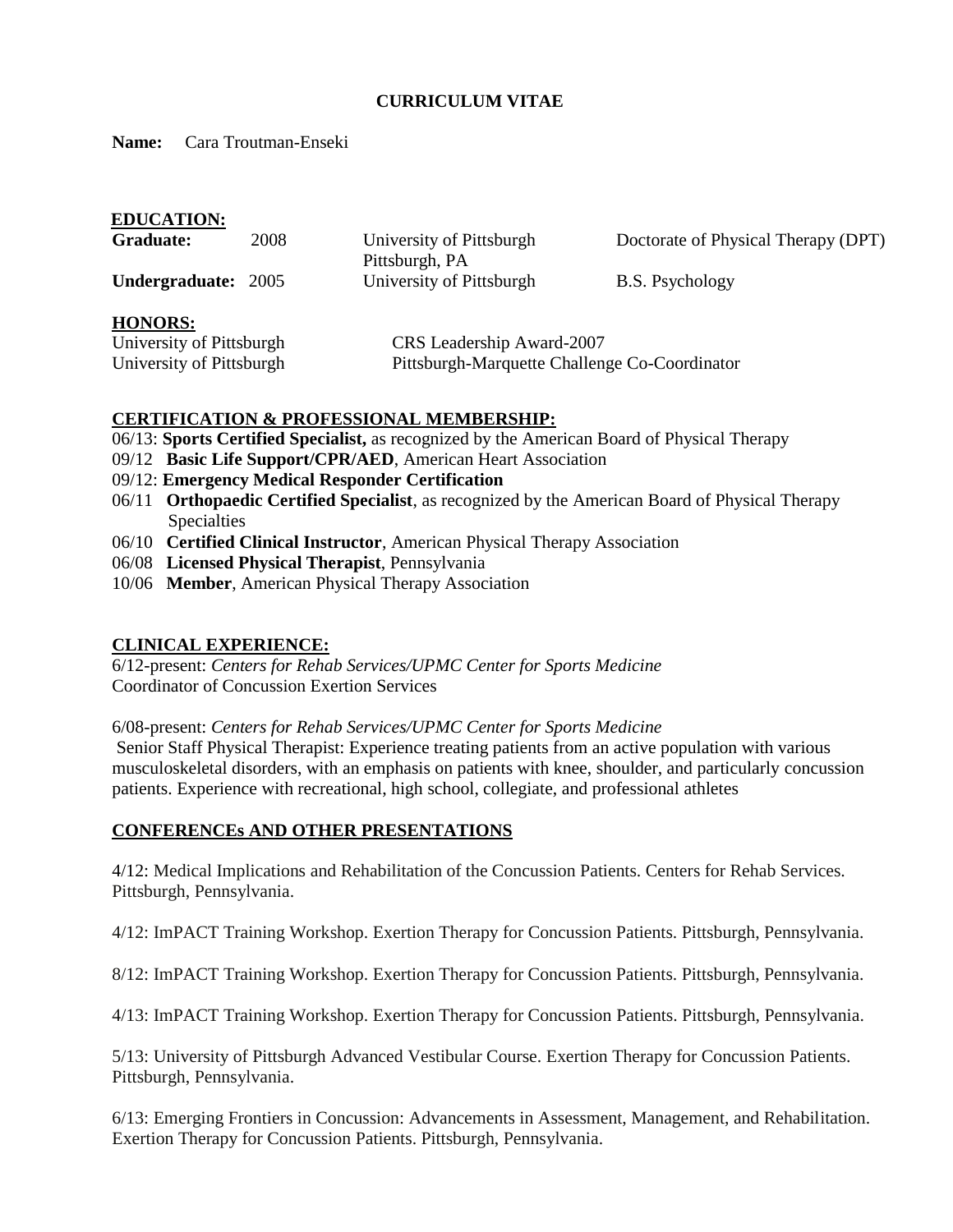7/13: ImPACT Training Workshop. Exertion Therapy for Concussion Patients. Pittsburgh, Pennsylvania.

2/14: Combined Sections Meeting PreConference Course. Concussion Management, Las Vegas Nevada

2/14: ImPACT Training Workshop. Exertion Therapy for Concussion Patients. Pittsburgh, Pennsylvania.

5/14: ImPACT Training Workshop. Exertion Therapy for Concussion Patients. Pittsburgh, Pennsylvania.

5/14: University of Pittsburgh Advanced Vestibular Course. Exertion Therapy for Concussion Patients. Pittsburgh, Pennsylvania.

7/14: ImPACT Training Workshop. Exertion Therapy for Concussion Patients. Pittsburgh, Pennsylvania.

11/20014-Present: ImPACT webinar. Exertion Therapy for Concussion Patients.

6/16: Emerging Frontiers in Concussion. TEAM An Evidence Based Approach. Exertion Therapy for Concussion Patients, Pittsburgh, Pennsylvania.

11/16: Concussion Evaluation and Treatment, Minneapolis, Minnesota

3/17: Concussion Evaluation and Treatment, Baltimore, Maryland.

# **TEACHING EXPERIENCE**

Fall 2011- **Adjunct Faculty**, University of Pittsburgh, School of Health and Rehabilitation Sciences, Department of Physical Therapy

Spring 2010-present-**Clinical Instructor**, University of Pittsburgh, School of Health and Rehabilitation Sciences, Department of Physical Therapy

Spring 2012-present-**Clinical Faculty**, UPMC Centers for Rehab Services, Sports Physical Therapy Residency Program

Spring 2012-present-**Clinical Faculty**, UPMC Centers for Rehab Services, Orthopaedic Physical Therapy Residency Program

Spring 2012-spring 2015-**Clinical Faculty**, UPMC Centers for Rehab Services, Neurology Physical Therapy Residency Program

September 2014-present: University of Pittsburgh, Department of Physical Therapy. Lecture on Concussion Management

May 2014-present: Slippery Rock University, Department of Physical Therapy. Lecture on Concussion Management.

# **Publications**

Collins M, Anderson K, Fedor S, Kegel N, Kontos A, Mucha A, Troutman-Enseki C. The Science of Concussion: Advancements in Assessment, Management, and Rehabilitation. UPMC Physician's Resources. IBook. Web. 8 March 2013.